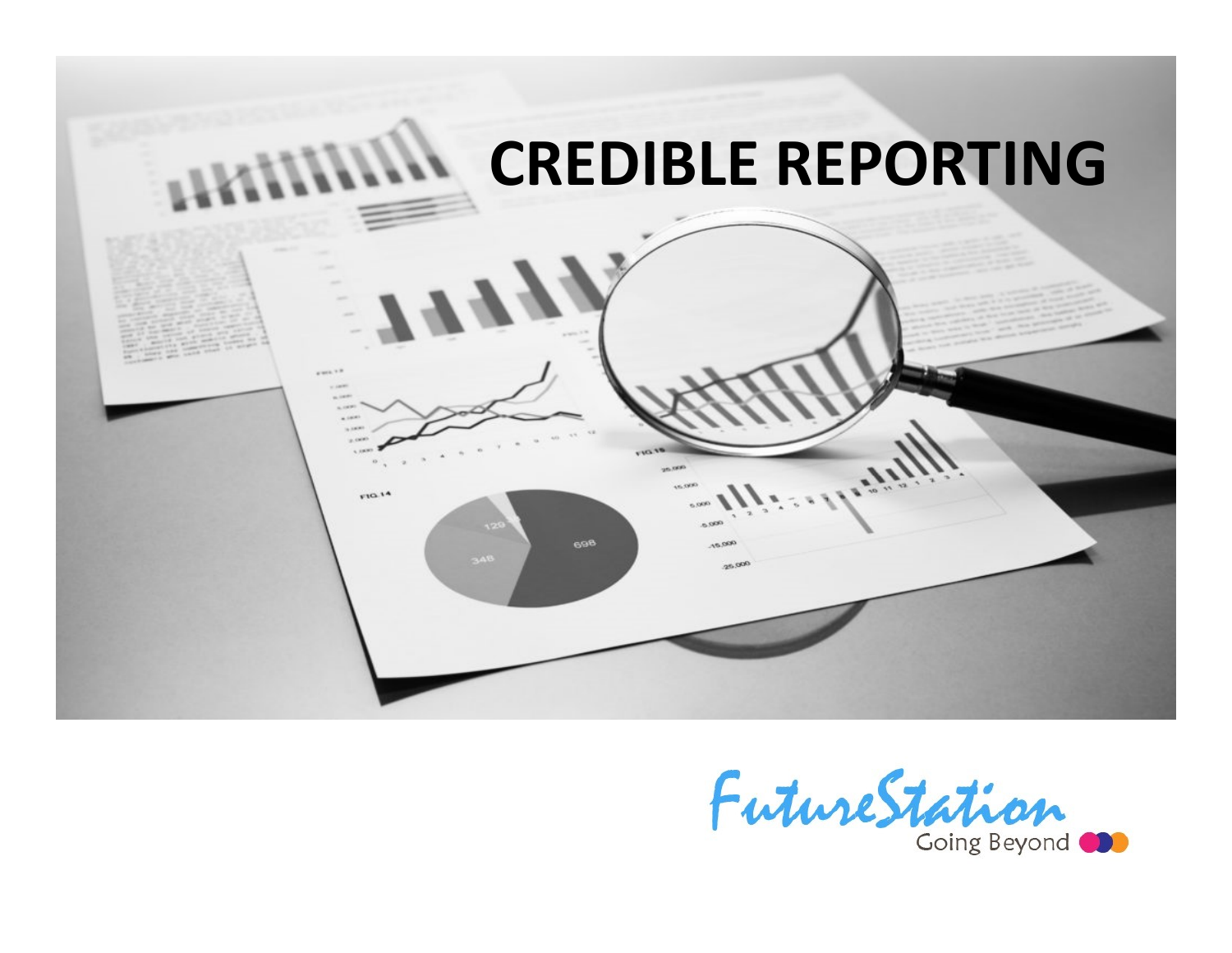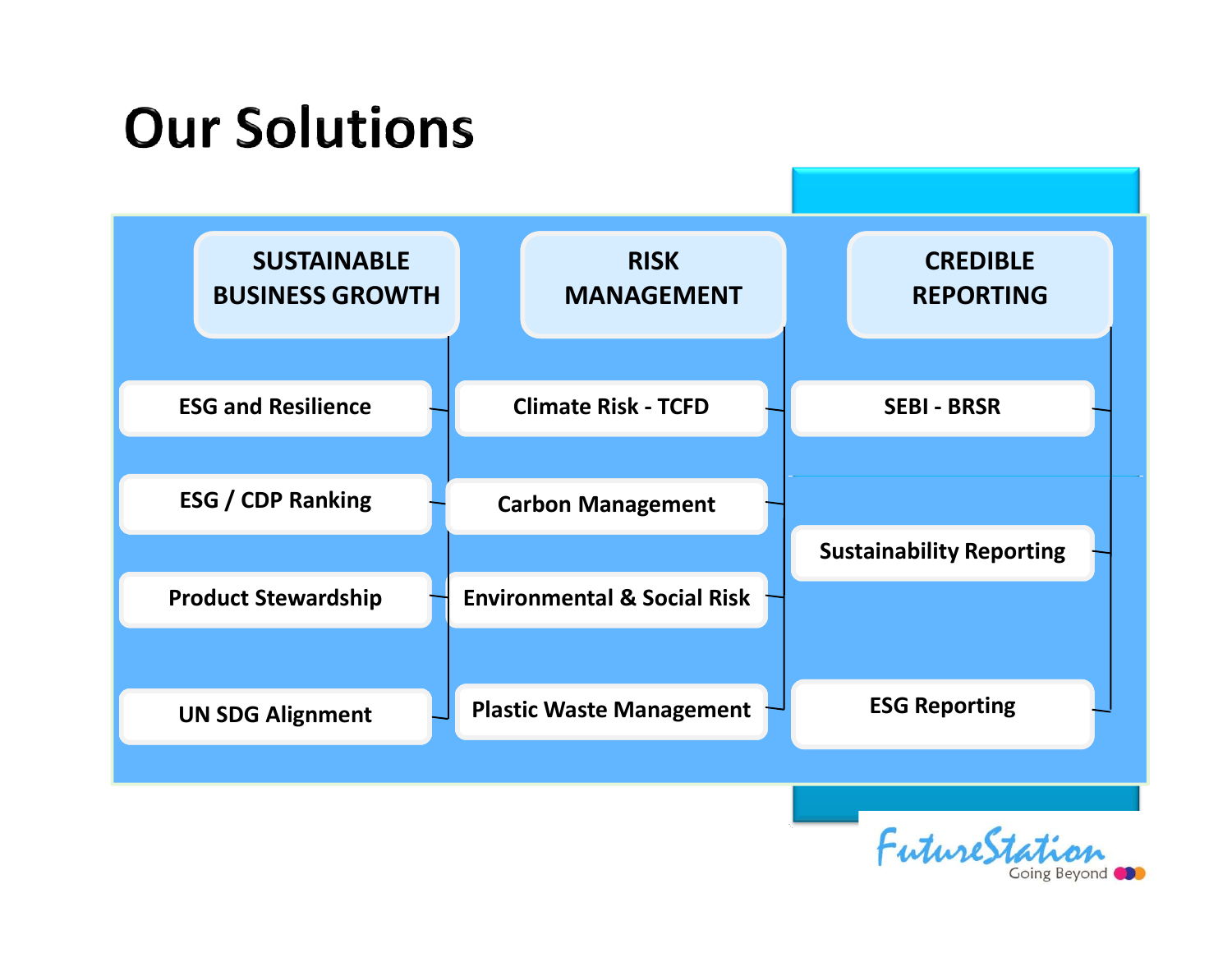# An increasing need from investors for more information

SEBI – BRSR<br>We support our clients in developing credible Business Responsibility and Sustainability Reports<br>An increasing need from investors for more information<br>Over the past four decades, reporting has evolved in respo **SEBI – BRSR**<br>We support our clients in developing credible Business Responsibility and Sustainability Reports<br>An increasing need from investors for more information<br>Over the past four decades, reporting has evolved in res **SEBI - BRSR**<br>We support our clients in developing credible Business Responsibility and Sustainability Reports<br>An increasing need from investors for more information<br>Over the past four decades, reporting has evolved in res SEBI – BRSR<br>An increasing need from investors for more information<br>An increasing need from investors for more information<br>Over the past four decades, reporting has evolved in response to organizations' focus on addressing<br> SEBI – BRSR<br>We support our clients in developing credible Business Responsibility and Sustainability Reports<br>An increasing need from investors for more information<br>Over the past four decades, reporting has evolved in respo **SEBI – BRSR**<br>We support our clients in developing credible Business Responsibility and Sustainability Reports<br>An increasing need from investors for more information<br>Over the past four decades, reporting has evolved in res **SEBI – BRSR**<br>We support our clients in developing credible Business Responsibility and Su:<br>An increasing need from investors for more information<br>Over the past four decades, reporting has evolved in response to orga<br>inves **SEBI – BRSNE**<br>We support our clients in developing credible Business Responsibility and Sustainability Reports<br>An increasing need from investors for more information<br>Over the past four decades, reporting has evolved in re

Investors agree that ESG aspects present risks and opportunities that have been neglected for too long and **Example 1980**<br>
Social consideration and the interation of the past for more information<br>
Over the past four decades, reporting has evolved in response to organizations' focus on addressing<br>
investors' demand for more info We support our clients in developing credible Business Responsibility and Sustainability Reports<br>An increasing need from investors for more information<br>Over the past four decades, reporting has evolved in response to organ We support out clients in developing deducte business wesponsionity and stadinability reports<br> **An increasing need from investors for more information**<br>
Over the past four decades, reporting has evolved in response to orga An increasing need from investors for more information<br>Over the past four decades, reporting has evolved in response to organizations' focus on addressing<br>investors' demand for more information. However, despite this evol **Examinesizy recell that increases are not incrementation**<br> **Example 19.4** The past four decades, reporting has evolved in response to organizations' focus on address<br>
investors' demand for more information. However, desp



FutureStati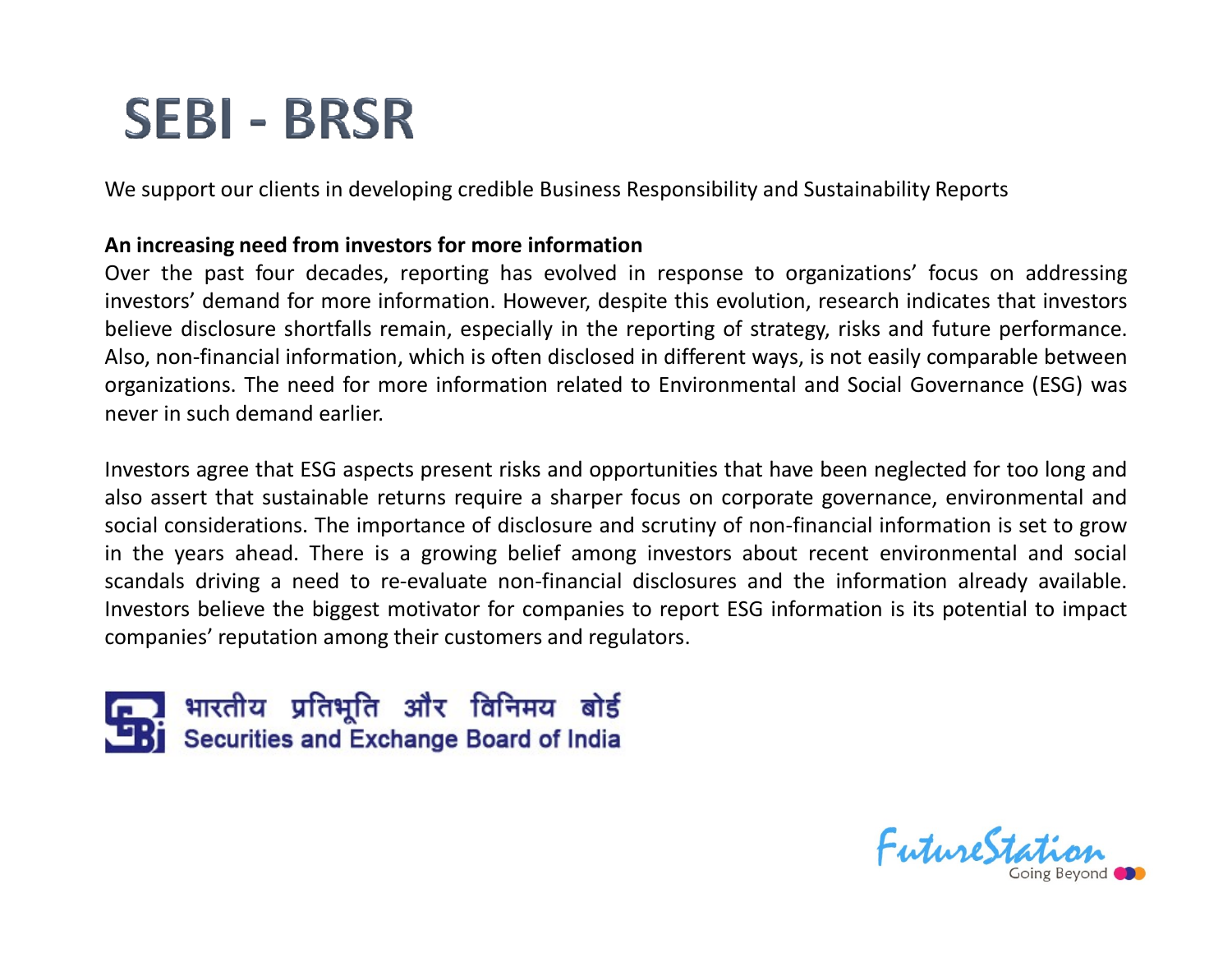**SEBI – BRSR** contd.<br>A new mandatory requirement in India<br>The market regulator SEBI has mandated the top 1000 listed companies to publish Busin<br>and Sustainability Report (BRSR) from the FY 2022-23 onwards every year. This<br> SEBI – BRSR contd.<br>A new mandatory requirement in India<br>The market regulator SEBI has mandated the top 1000 listed companies to publish Business Responsibility<br>and Sustainability Report (BRSR) from the FY 2022-23 onwards e SEBI – BRSR contd.<br>
A new mandatory requirement in India<br>
The market regulator SEBI has mandated the top 1000 listed companies to publish Business Responsibility<br>
and Sustainability Report (BRSR) from the FY 2022-23 onward SEBI - BRSR contd.<br>A new mandatory requirement in India<br>The market regulator SEBI has mandated the top 1000 listed companies to publish Business Responsibility<br>and Sustainability Report (BRSR) from the FY 2022-23 onwards e investors. **SEBI - BRSR** contd.<br> **Anew mandatory requirement in India**<br>
The market regulator SEBI has mandated the top 1000 listed companies to publish Business Responsibility<br>
and Sustainability Report (BRSR) from the FY 2022-23 onw **SEBI – BRSR** contd.<br> **Anew mandatory requirement in India**<br>
The market regulator SEBI has mandated the top 1000 listed companies to publish Business Responsibility<br>
and Sustainability Report (BRSR) from the FY 2022-23 onw **SEBI – BRSR** contd.<br>The market regulator SEBI has mandated the top 1000 listed companies to publish Business Responsibility<br>The market regulator SEBI has mandated the top 1000 listed companies to publish Business Responsi SLS - SRSR contd.<br>
A new mandatory requirement in India<br>
The market regulator SEBI has mandated the top 1000 listed companies to publish Business Responsibility<br>
and Sustainability Report (BRSR) from the FY 2022-23 onwards **A mew mandatory requirement in India**<br>The market regulator SEBI has mandated the top 1000 listed companies to publish Business Responsibility<br>The market regulator SEBI has mandated the top 1000 listed companies and sime o The market regulator Scibinas manuated the top 1000 mset compared and Sustainability Report (BRSR) from the FY 2022-23 onward development that would demand ESG disclosures from these investors.<br>The quantitative and standar

## Possible challenges

years. and "Joursaliabumly" report (bitunity more in the interaction development that would demand ESG disclosures from these companies and aimed at interest of investors.<br>The quantitative and standardized disclosure parameters w Enveryment that would demand EDG disclosures from diese companies and antied at incless on<br>investors.<br>The quantitative and standardized disclosure parameters will neable ESG performance comparability<br>among companies, secto

FutureStati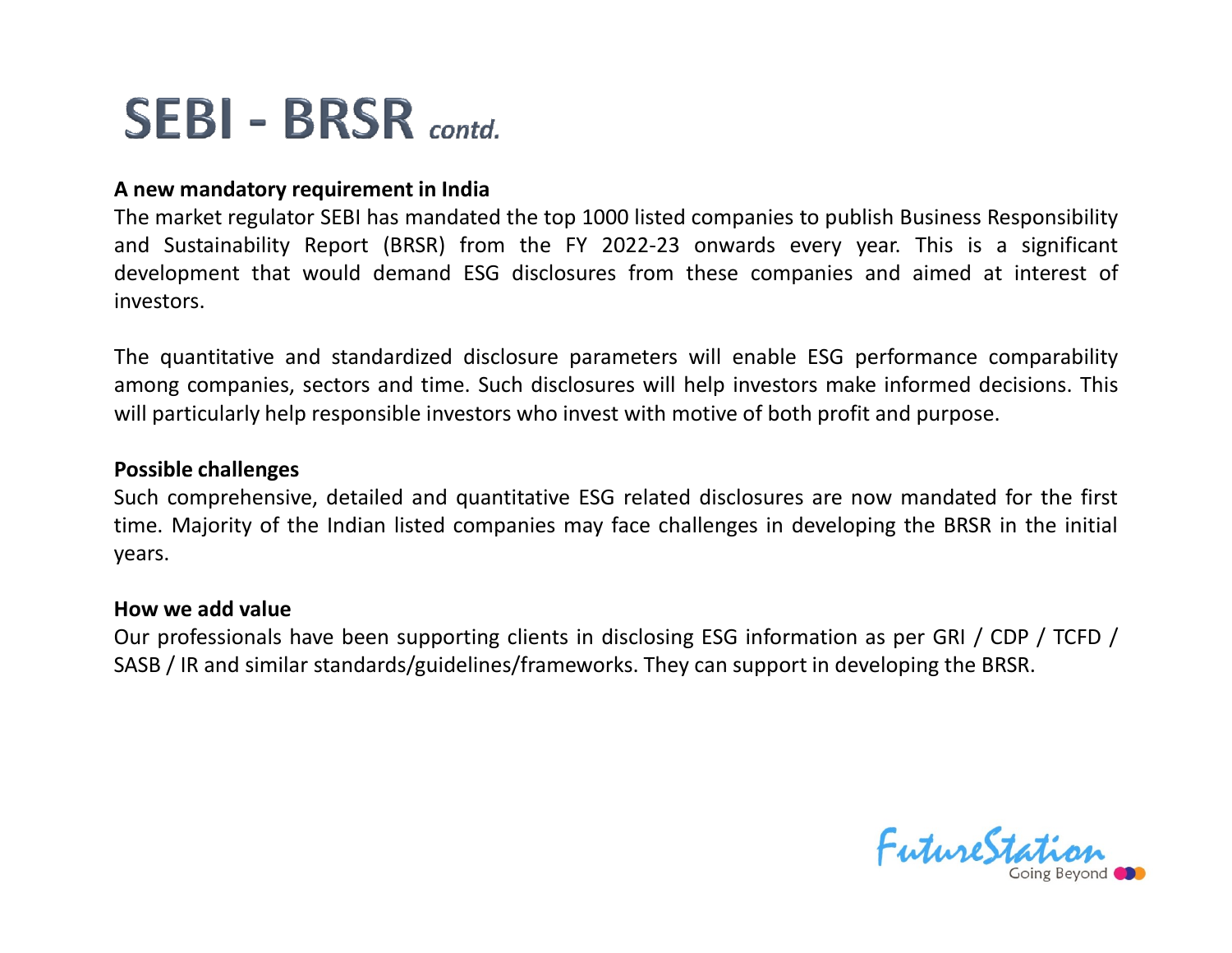**Sustainability Reporting**<br>
Corporate reporting is evolving and integrating traditional financial information with<br>
environmental, social and governance related knowledge. We help our clients meet the new<br>
reporting expect **Sustainability Reporting**<br>
Corporate reporting is evolving and integrating traditional financial information with<br>
environmental, social and governance related knowledge. We help our clients meet the new<br>
reporting expect **Sustainability Reporting**<br>
Corporate reporting is evolving and integrating traditional financial information with<br>
environmental, social and governance related knowledge. We help our clients meet the new<br>
reporting expect **Sustainability Reporting**<br>
Corporate reporting is evolving and integrating traditional financial information with<br>
environmental, social and governance related knowledge. We help our clients meet the new<br>
reporting expect **Sustainability Reporting**<br>
Corporate reporting is evolving and integrating traditional financial<br>
environmental, social and governance related knowledge. We help our cli<br>
reporting expectations of executives, shareholders **Sustainability Reporting**<br>
Corporate reporting is evolving and integrating transvironmental, social and governance related knowledge<br>
reporting expectations of executives, shareholders, invest<br>
stakeholders. Global Report **Sustainability Reporting**<br>
Corporate reporting is evolving and integrating traditional financial information with<br>
environmental, social and governance related knowledge. We help our clients meet the new<br>
reporting expect **Sustainability Reporting**<br> **Sustainability reporting**<br> **Corporate reporting is evolving and integrating traditional financial information with<br>
reporting expectations of executives, shareholders, investors, employees, con** Corporate reporting is evolving and integrating traditional financial information with<br>environmental, social and governance related knowledge. We help our clients meet the new<br>reporting expectations of executives, sharehol Corporate reporting is evolving and integrating traditional financial information with<br>environmental, social and governance related knowledge. We help our clients meet the new<br>reporting expectations of executives, sharehol Corporate reporting is evolving and integrating traditional infinited informer entirementing, social and governance related knowledge. We help our clients in<br>enerorting expectations of executives, shareholders, investors,

Capacity building among internal stakeholders on GRI standards reporting expectations of executives, shareholders, investory<br>stakeholders. Global Reporting Initiative (www.globalreporti<br>guidelines for Sustainability Reports.<br>**Advisory services**<br>We provide assistance to organizations a Stakenotouers. Grobal Reporting Initiative (www.goodineporting.org) provides the framework and<br>guidelines for Sustainability Reports.<br>Advisory services<br>sustainability reports as per the GRI standards. Our advisory services guioennes for sustainability reports.<br> **Advisory services**<br>
We provide assistance to organizations across geographies and sectors in developing their<br>
sustainability reports as per the GRI standards. Our advisory services

FutureStati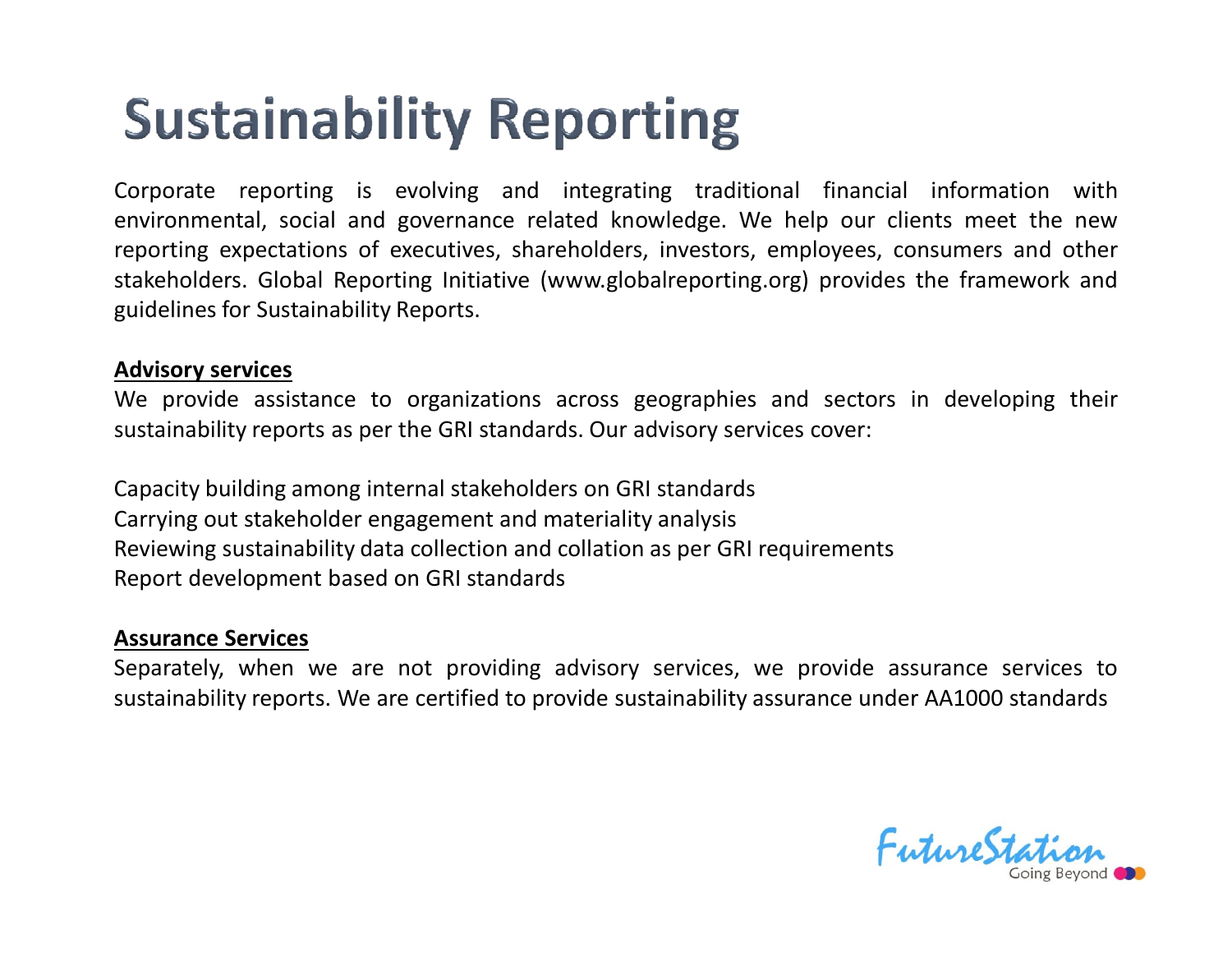**ESG Reporting**<br> **ESG Reporting**<br> **ESG Reporting** has emerged as the most rapidly growing type of non-financial reporting over the<br>
recent years. This is a result of more and more investors and customers relying on ESG dis **ESG Reporting**<br>**ESG Reporting** has emerged as the most rapidly growing type of non-financial reporting over the<br>recent years. This is a result of more and more investors and customers relying on ESG disclosures<br>while taki **ESG Reporting**<br> **ESG Reporting**<br> **ESG Reporting** has emerged as the most rapidly growing type of non-financial reporting over the<br>
recent years. This is a result of more and more investors and customers relying on ESG dis **ESG Reporting**<br> **ESG Reporting**<br> **ESG Reporting**<br> **ESG Reporting**<br>
In a result of more and more investors and cus<br>
while taking more informed investment / procurement decisions.<br> **ESG Reporting Landscape**<br>
While several b **ESG Reporting**<br> **ESG Reporting** has emerged as the most rapidly growing type of non-financial reporting over the<br>
recent years. This is a result of more and more investors and customers relying on ESG disclosures<br>
while t **ESG Reporting**<br> **ESG Reporting**<br> **ESG Reporting**<br> **ESG Reporting** has emerged as the most rapidly growing type of non-financial recent years. This is a result of more and more investors and customers relying on<br> **ESG Repo** 



Most rapidly growing type of non-financial reporting over the<br>
and more investors and customers relying on ESG disclosures<br>
and the report decisions.<br>
Example 1996 and the reports use GRI standards as the basic report<br>
str structure and more investors and customers relying on the and more investors and customers relying on ESG disclosures<br>ent / procurement decisions.<br>Entertainment depending and the world, there is yet no<br>structure and then d add disclosures around TCFD (Task Force on Climate-Related most rapidly growing type of non-financial reporting over the<br>and more investors and customers relying on ESG disclosures<br>ent / procurement decisions.<br>Entert of the reports and the world, there is yet no<br>ts.<br>Most of the re most rapidly growing type of non-financial reporting over the<br>
and more investors and customers relying on ESG disclosures<br>
ent / procurement decisions.<br>
Ed ESG reporting annually around the world, there is yet no<br>
ts.<br>
Mo most rapidly growing type of non-financial reporting over the<br>
and more investors and customers relying on ESG disclosures<br>
ent / procurement decisions.<br>
ed ESG reporting annually around the world, there is yet no<br>
ts.<br>
Mo and more investors and customers relying on ESG disclosures<br>
ent / procurement decisions.<br>
ed ESG reporting annually around the world, there is yet no<br>
ts.<br>
Most of the reports use GRI standards as the basic report<br>
struct extract / procurement decisions.<br>
ed ESG reporting annually around the world, there is yet nother that the purpose and relevance,<br>
structure and then depending on the purpose and relevance,<br>
add disclosures around TCFD (Ta groups. ed ESG reporting annually around the world, there is yet no<br>ts.<br>The Sustainable Sustainable and the reports structure and then depending on the purpose and relevance,<br>add disclosures around TCFD (Task Force on Climate-Rela ed ESG reporting annually around the world, there is yet no<br>ts.<br>Those the reports use GRI standards as the basic report<br>structure and then depending on the purpose and relevance,<br>add disclosures around TCFD (Task Force on The Handbook has picked up some best practices are provided and the phonon structure and then depending on the purpose and relevance, and disclosures around TCFD (Task Force on Climate-Related Financial Disclosures), SDG ( Most of the reports use GRI standards as the basic report<br>structure and then depending on the purpose and relevance,<br>add disclosures around TCFD (Task Force on Climate-Related<br>Financial Disclosures), SDG (UN Sustainable De MOSE OF The reports use GRI standards as the basic report<br>structure and then depending on the purpose and relevance,<br>and disclosures around TCFD (Task Force on Climate-Related<br>Financial Disclosures), SDG (UN Sustainable De structure and then depending on the purpose and related disclosures around TCFD (Task Force on Climate-Financial Disclosures), SDG (UN Sustainable Develo<br>Goals) mapping, SASB (Sustainability Accounting Sta<br>Board) framework